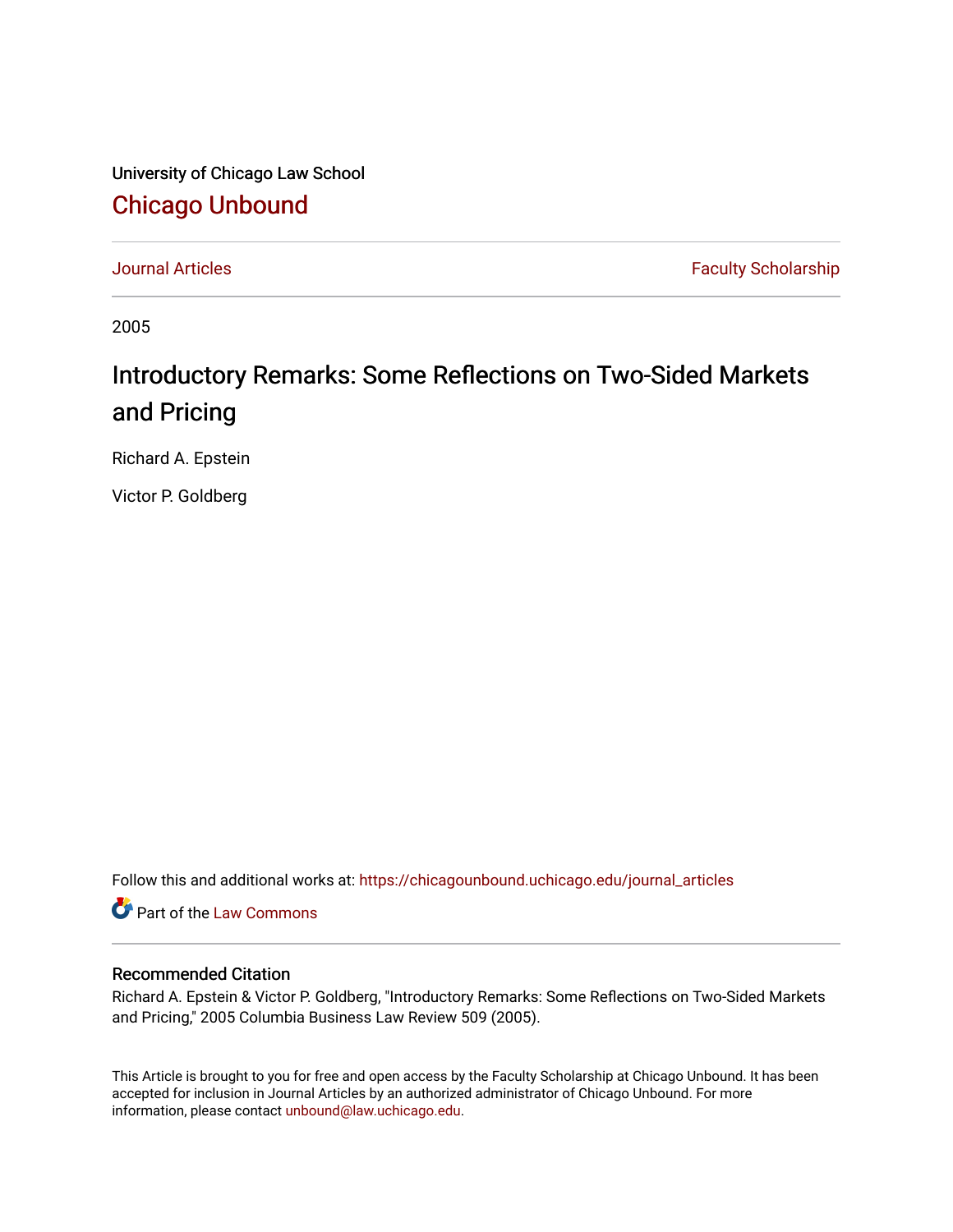## **CONFERENCE ON** TWO-SIDED MARKETS, **COLUMBIA** LAW **SCHOOL 2005**

## INTRODUCTORY REMARKS: SOME REFLECTIONS ON TWO-SIDED MARKETS AND PRICING

We want to join Bob Pitofsky in thanking the participants in this symposium for their thoughtful contributions. The literature on two-sided markets, both analytical and policy oriented, has mushroomed and this timely set of essays represents a significant contribution. The first generation of this literature grew up around the credit card industry, largely as a result of the antitrust litigation that challenged a wide range of standard practices in that industry. However, the theoretical problems that were first uncovered in this context extend to many other activities as well. The full range of papers found in this symposium, which have become part of an ever larger corpus of writings, may suggest the somewhat facile conclusion that all markets involving three or more players are really two-sided. But any effort to so extend the concept has the unfortunate consequence of trivializing it and of confusing two-sided markets with complex distribution chains that involve manufacturers, distributors, wholesalers, retailers, and the like.

As broad as the two-sided market concept is, the papers in this symposium have tended to look to three markers of two-sided markets: network externalities; interchange fees; and differential pricing to each side of the market. Despite their prominence in the literature, interchange fees are not a necessary feature of a two-sided market. When observed, these fees are merely a result of the non-integrated structure utilized by Visa and Mastercard, which requires an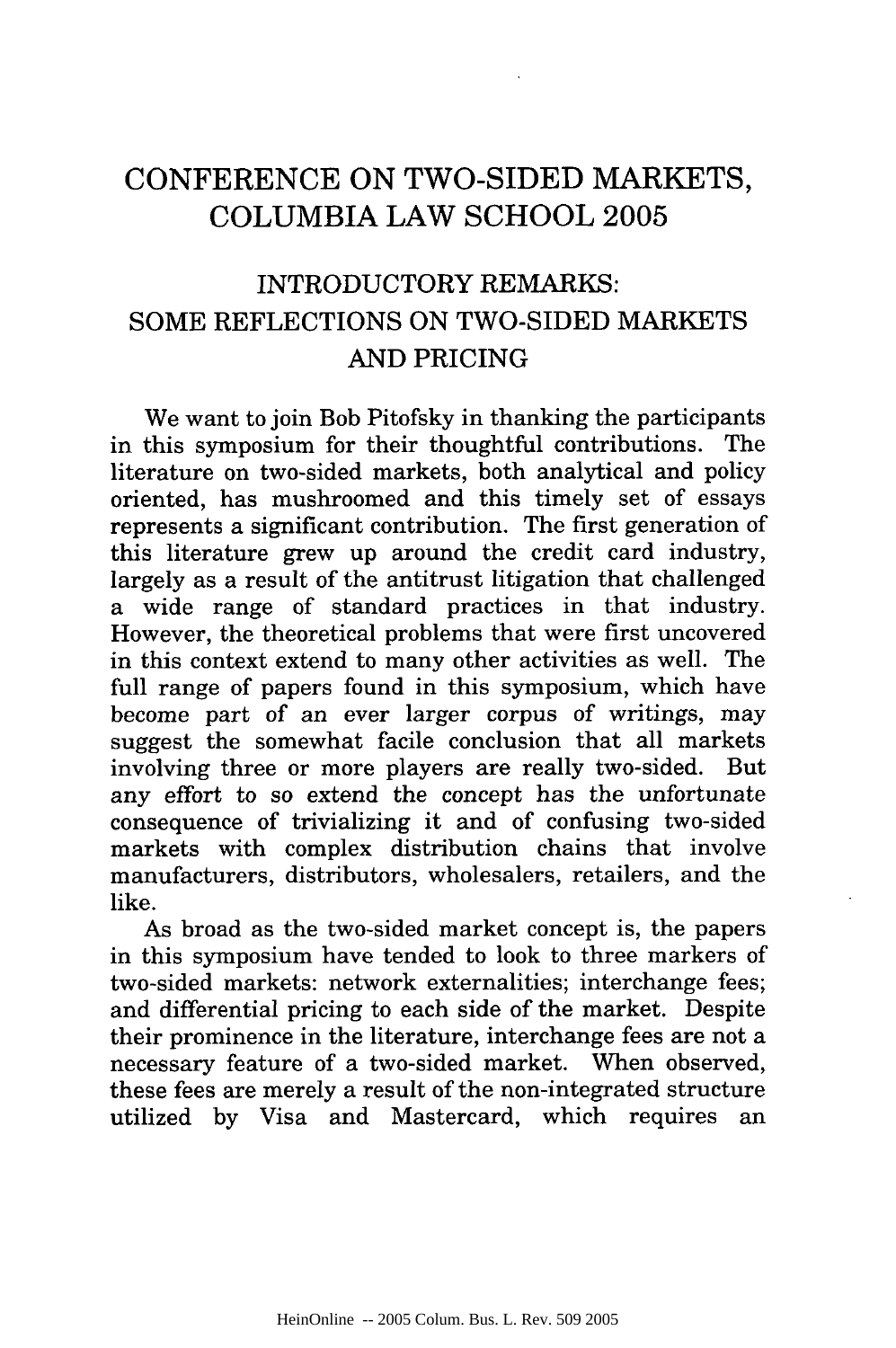additional transaction between the acquiring bank<sup>1</sup> and the issuing bank<sup>2</sup> that is unnecessary in integrated card systems. The network externalities feature is simple enoughmerchants will not have much incentive to honor credit cards if there are no users, and users will not have much incentive to carry credit cards if there are few merchants who honor them. Every user of a telephone understands this basic principle.

The pricing point is trickier and we want to add a few words on this vexed and controverted subject. To attract enough users, a card company (or a card system) might need to lure them in with favorable terms that do not cover the transaction costs arising on that side of the market. To make up for these potential losses, the card system would necessarily charge a higher price to at least some of the merchants on the other side of the market. But in this game, all merchants need not be created equal. Indeed, in a real world setting, it is likely that some merchants will prove so valuable that a card company is willing to pay them to honor its card, much like a shopping mall will charge a low, perhaps even negative, rent to an anchor tenant. Competition between card networks on both sides of the market should bid away most of the economic rents, but, given these powerful interdependencies, it is likely that the prices charged to participants on either side of the market will not match the costs incurred on that side of the market. If merchants are, as most commentators suggest, "subsidizing" users by paying an interchange fee, then that is a cost of doing business that they must cover in the long run. And, if that is so, then consumers as a class ultimately will pay. Determining which price consumers will pay is of course a difficult analysis. If all consumers used credit cards in the same proportion, then any distributional and incentive questions would have relatively straightforward answers.

**<sup>1</sup>** The acquiring bank transacts with merchants that accept credit cards.

**<sup>2</sup>**The issuing bank transacts with customers that utilize its credit cards.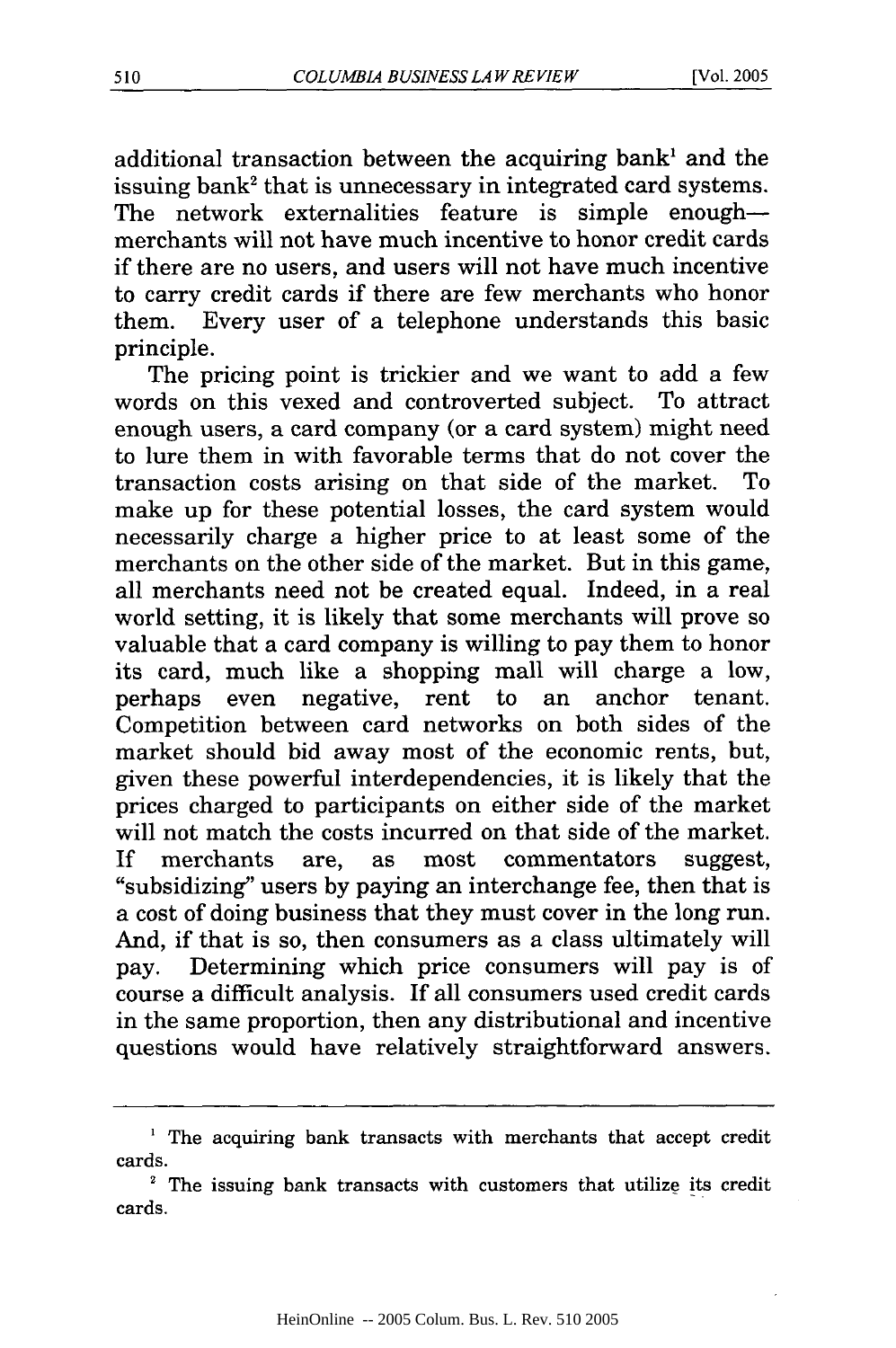But the heterogeneity among consumers could easily create a situation in which some consumers benefit more than others and, perhaps, some are hurt because they do not use credit cards much or at all.

The overall effect of these multiple shifts is uncertain, but, on balance, we suspect that the net effect is that consumers as a group are better off with this system. This is true because if credit cards expand the overall market for a merchant's goods, then even cash payers will pay less than they would if credit cards were not in circulation. We might well be wrong about this point, but even if we are, it seems clear that the efficiency of the system as a whole has little to do with the initial incidence of the costs (i.e., with who is said to subsidize whom). The first-order effect is that the total amount charged to both sides of the market must cover the total costs generated by both sides. The distribution of these costs in an unregulated market is at best a secondorder effect, and one that we suspect has little bearing on the long-term efficiency of the system.

A significant, but often overlooked, concern of economic analysis is figuring out how to compensate various market participants for providing a service or product that benefits two or more groups simultaneously. For example, television, newspapers, magazines, and internet providers put together various mixes of advertising, entry, and per unit fees. Determining which combination of fees and programs would be best for a particular firm is an economizing problem that, at bottom, is no different in principle than determining its appropriate mix of inputs. Is Apple's iTunes music retailing business model  $(99¢$  per song) better than the newly emerging competitive arrangement—a flat monthly fee for unlimited rentals? That is like asking whether phone companies should remove all monthly fees and rely exclusively on user charges or vice versa. We do not know the answers to questions of this sort any more than we know the optimal ratio of steel to aluminum for building a car. It is precisely because policymakers do not know, and cannot learn, the answers to these questions that they should let the marketplace sort them out.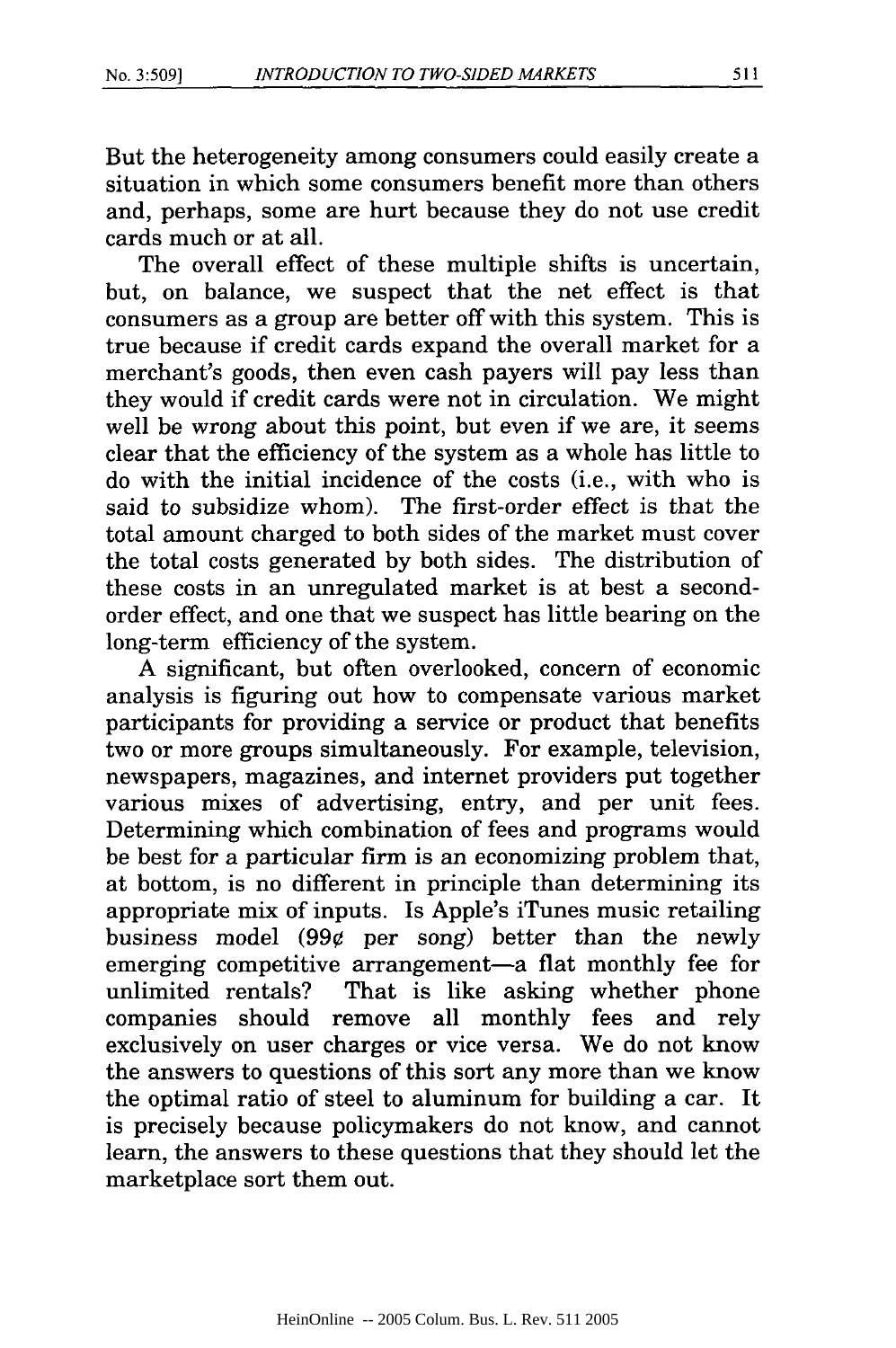Consider the problem faced by brokers determining how to price their services. Brokers, of course, are in a two-sided market and have three basic pricing mechanisms available to them: commission pricing; fixed fees; and cost-based rates that reflect their actual time and expenses. All three have familiar warts that do not discolor with age. Commission pricing encourages the buyer's broker to limit his search for low prices and to induce the customer to take a package that is more elaborate (expensive) than a completely faithful agent would have assembled. The seller's broker has an incentive to get the customer to sell too soon or at too low a price. On either side of the market, a broker receiving a fixed fee has an incentive to shirk once this fee has been determined; his incentive to search for the best price, be it high or low, is as attenuated as his incentive to spend time putting together a package that matches the client's needs. A cost-based system (e.g., hourly billing) encourages the broker to incur costs, perhaps by lax time management. Yet, despite their imperfections, all three forms are in common use, sometimes alone and sometimes in combination. They are not perfect, but we know that all three can work because they have worked, albeit in different circumstances. Moreover, a number of factors mitigate their perverse incentives, most notably reputational concerns and the awareness of most brokers that their best sources of new clients are satisfied old clients. Word of mouth is widely regarded as the most effective form of education.

The two-sided nature of this particular market might also help to overcome the mismatch of incentives in this agency cost situation, and these solutions might have more general implications. The buyer's broker, for example, need not rely solely on his own clients for compensation; he could solicit contingent payments from sellers as well. The more compensation that the buyer's brokers receive from sellers, the less they will require from buyers, other things being equal. As noted above in the discussion of interchange fees, if brokers receive more from sellers, competition suggests that they will receive less from buyers. The form of the contingent compensation might induce the broker to favor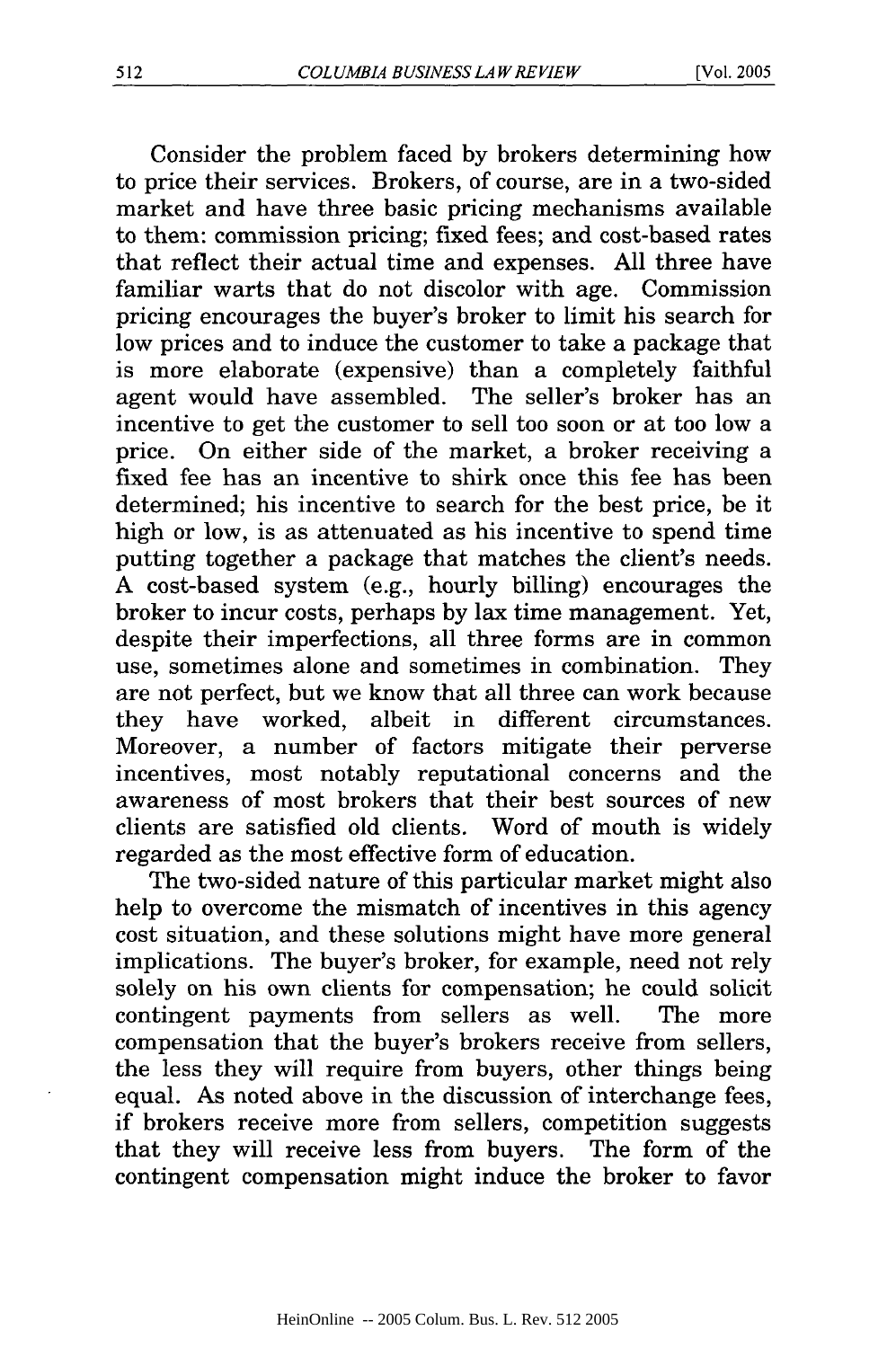certain sellers. At the same time, the perverse incentives inherent in the pricing arrangements with customers are vitiated. A broker might be more tempted to goldplate a package if he is receiving a 15% commission than if he is receiving a 10% commission. On net, are the customers as a group better off if contingent payments are banned? That is a hard question, and it cannot be resolved merely by invoking monopoly or conflict of interest theory.

These few simple examples demonstrate, in our view, that the analytical framework for evaluating complex pricing structures is underdeveloped. This fact has not prevented policymakers from jumping in to regulate two-sided markets. As we write this brief introduction, there are rumors that the Justice Department is considering an antitrust action against residential realtors for their enforcement of fixed commissions. And a few months ago, the Attorney General for the State of New York forced commercial insurance brokers to drop their policy of obtaining contingent fees from insurers, a practice derided by some as "kickbacks." But this tough rhetoric may signal more indignation than understanding. Over thirty years ago, Ronald Coase observed that "if an economist finds something-a business practice of one sort or other-that he does not understand, he looks for a monopoly explanation. And as in this field we are very ignorant, the number of ununderstandable practices tends to be rather large, and the reliance on a monopoly explanation frequent."3 Bob Dylan made the same point more succinctly: "don't criticize what you can't understand."4 We do not intend to claim that the full range of such practices is necessarily benign, but merely that, with our limited understanding of the operation of two-sided markets, we are not yet equipped to judge them.

**<sup>3</sup>**RONALD H: COASE, THE FIRM, THE MARKET, AND THE LAW 67 (Univ. of Chicago Press 1988) (published earlier as *Industrial Organization: A Proposal for Research, in* POLICY ISSUES AND RESEARCH OPPORTUNITIES IN INDUSTRIAL ORGANIZATION 59, 59-73 (Victor R. Fuchs ed., National Bureau of Economic Research 1972).

**<sup>&#</sup>x27;** BOB DYLAN, *The Times They are A-Changin', on* THE TIMES THEY ARE A-CHANGIN' (Legacy Recordings 1964).